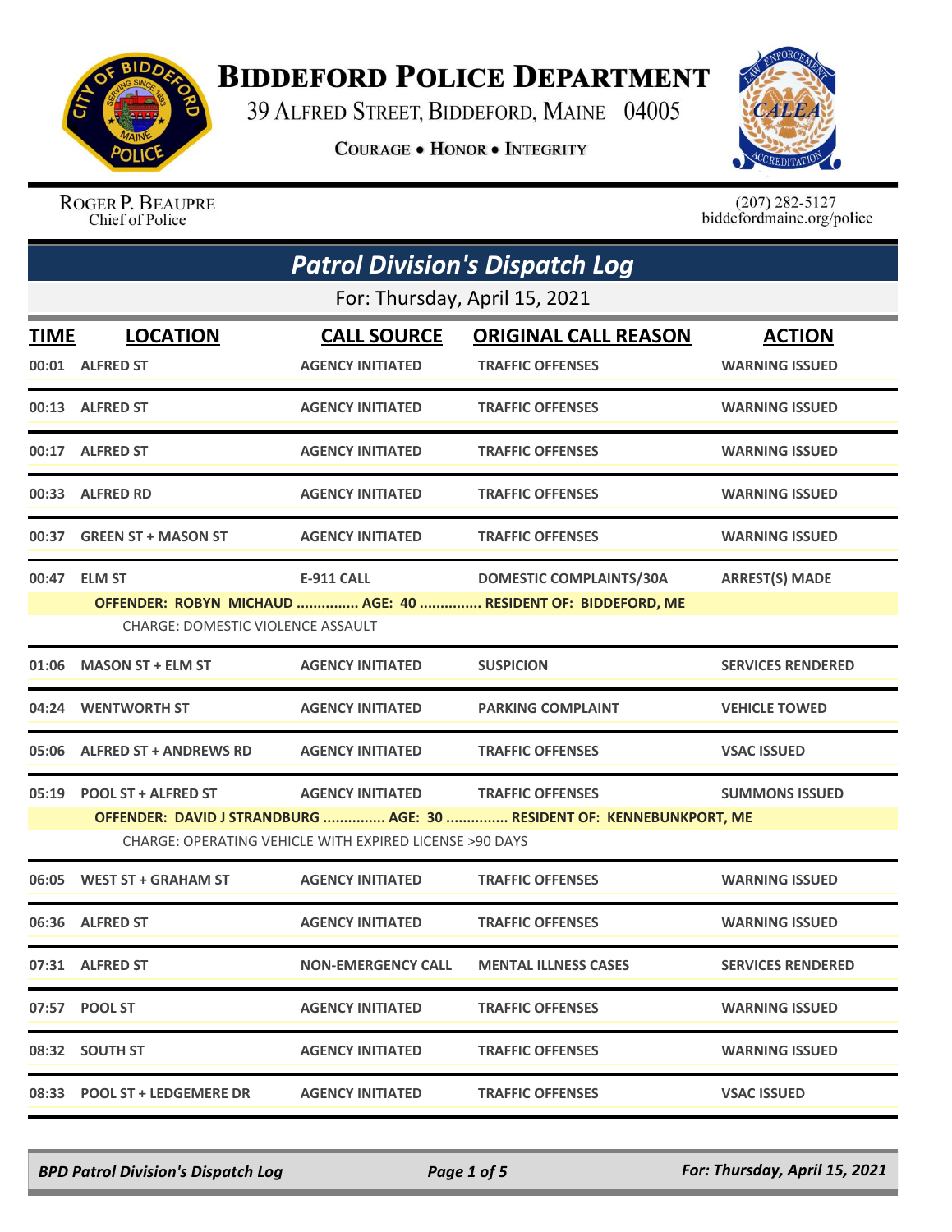| <b>TIME</b> | <b>LOCATION</b>         | <b>CALL SOURCE</b>        | <b>ORIGINAL CALL REASON</b>        | <b>ACTION</b>                |
|-------------|-------------------------|---------------------------|------------------------------------|------------------------------|
|             | 08:40 SOUTH ST          | <b>AGENCY INITIATED</b>   | <b>TRAFFIC OFFENSES</b>            | <b>WARNING ISSUED</b>        |
|             | 08:49 CRESCENT ST       | <b>E-911 CALL</b>         | <b>ANIMAL COMPLAINT</b>            | <b>SERVICES RENDERED</b>     |
|             | 09:01 SOUTH ST          | <b>AGENCY INITIATED</b>   | <b>TRAFFIC OFFENSES</b>            | <b>WARNING ISSUED</b>        |
|             | 09:29 FOX HOLLOW DR     | <b>AGENCY INITIATED</b>   | <b>ANIMAL COMPLAINT</b>            | <b>SERVICES RENDERED</b>     |
|             | 10:27 ELM ST            | <b>NON-EMERGENCY CALL</b> | <b>MENTAL ILLNESS CASES</b>        | <b>SERVICES RENDERED</b>     |
|             | 10:42 ALFRED ST         | <b>WALK-IN AT STATION</b> | <b>PAPERWORK</b>                   | <b>PAPERWORK SERVED</b>      |
| 10:46       | <b>BEACON AVE</b>       | <b>AGENCY INITIATED</b>   | <b>TRAFFIC OFFENSES</b>            | <b>WARNING ISSUED</b>        |
|             | 10:58 ALFRED ST         | <b>WALK-IN AT STATION</b> | <b>COURT ORDERED CHECK IN</b>      | <b>DISPATCH HANDLED</b>      |
|             | 11:00 MAY ST            | <b>AGENCY INITIATED</b>   | <b>TRAFFIC OFFENSES</b>            | <b>WARNING ISSUED</b>        |
| 11:06       | <b>MAY ST</b>           | <b>AGENCY INITIATED</b>   | <b>TRAFFIC OFFENSES</b>            | <b>WARNING ISSUED</b>        |
|             | 11:10 FOSS ST           | <b>WALK-IN AT STATION</b> | <b>CRIM THREAT / TERRORIZING</b>   | <b>NO ACTION REQUIRED</b>    |
|             | 11:17 ALFRED ST         | <b>AGENCY INITIATED</b>   | <b>TRAFFIC OFFENSES</b>            | <b>VSAC ISSUED</b>           |
|             | 11:17 FALL ST           | <b>E-911 CALL</b>         | <b>SUSPICION</b>                   | <b>SUMMONS ISSUED</b>        |
| 11:19       | <b>MADDOX POND RD</b>   | <b>NON-EMERGENCY CALL</b> | <b>CHECK WELFARE</b>               | <b>SERVICES RENDERED</b>     |
|             | 11:22 OLD POOL RD       | <b>AGENCY INITIATED</b>   | <b>ANIMAL COMPLAINT</b>            | <b>SERVICES RENDERED</b>     |
|             | 11:23 SACO FALLS WAY    | <b>AGENCY INITIATED</b>   | <b>PRO-ACTIVE DV RESPONSE TEAM</b> | <b>DISPATCH HANDLED</b>      |
|             | 11:51 ALFRED ST         | <b>OTHER</b>              | <b>PAPERWORK</b>                   | <b>SERVICES RENDERED</b>     |
|             | 11:53 WASHINGTON ST     | <b>AGENCY INITIATED</b>   | <b>PARKING COMPLAINT</b>           | <b>VEHICLE TOWED</b>         |
|             | 12:08 ELM ST            | <b>WALK-IN AT STATION</b> | <b>ESCORTS / RELAYS</b>            | <b>SERVICES RENDERED</b>     |
|             | 12:12 ALFRED ST         | <b>AGENCY INITIATED</b>   | <b>PRO-ACTIVE DV RESPONSE TEAM</b> | <b>NEGATIVE CONTACT</b>      |
|             | 12:14 GREENFIELD LN     | <b>AGENCY INITIATED</b>   | <b>TRAFFIC OFFENSES</b>            | <b>VSAC ISSUED</b>           |
|             | 12:25 MEDICAL CENTER DR | E-911 CALL                | <b>MENTAL ILLNESS CASES</b>        | <b>NO ACTION REQUIRED</b>    |
|             | 12:43 BLANDINGS WAY     | <b>NON-EMERGENCY CALL</b> | <b>PARKING COMPLAINT</b>           | <b>PARKING TICKET ISSUED</b> |
|             | 13:07 POOL ST           | <b>AGENCY INITIATED</b>   | <b>ANIMAL COMPLAINT</b>            | <b>SERVICES RENDERED</b>     |
|             | 13:25 JORDAN DR         | E-911 CALL                | 911 MISUSE                         | <b>NEGATIVE CONTACT</b>      |

*BPD Patrol Division's Dispatch Log Page 2 of 5 For: Thursday, April 15, 2021*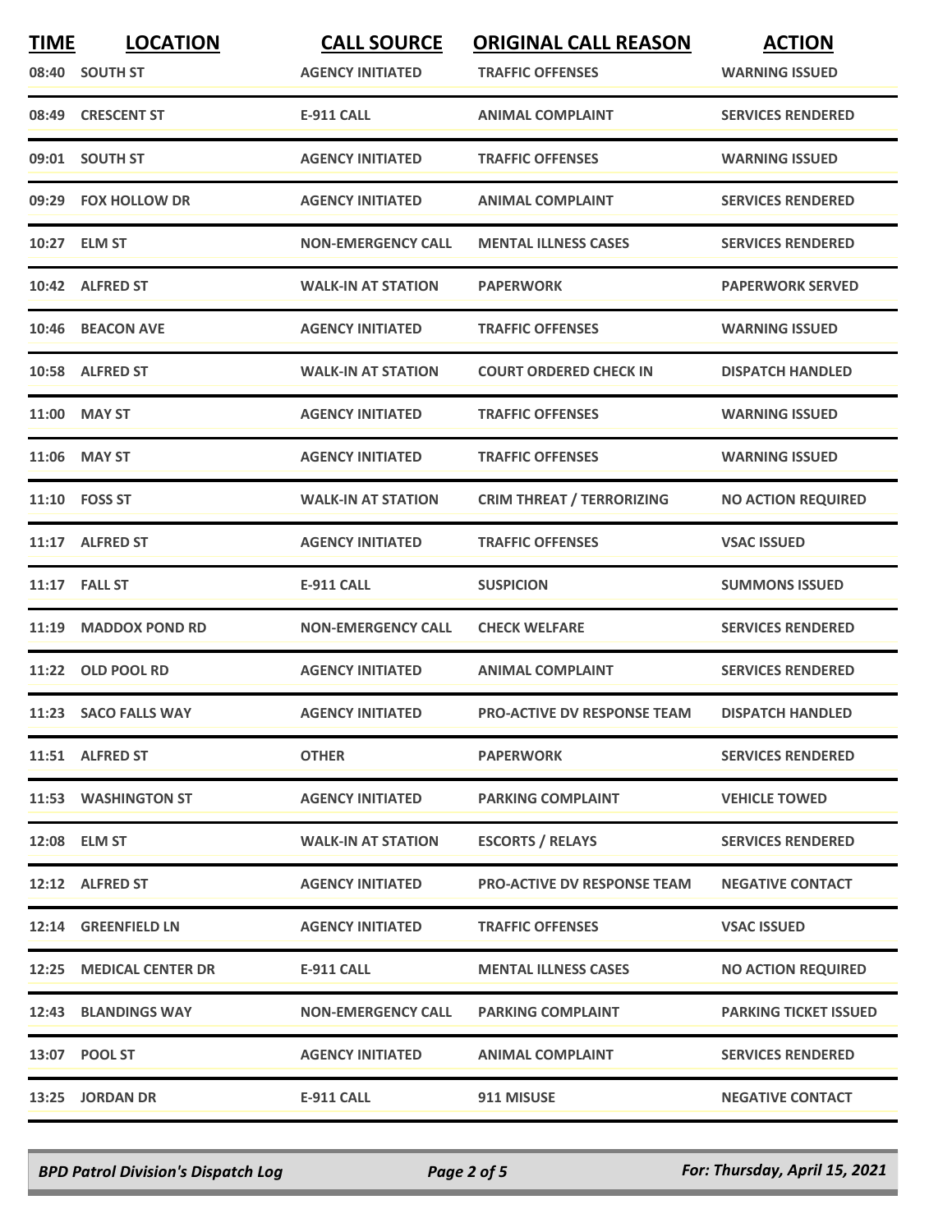| <b>TIME</b> | <b>LOCATION</b><br>13:28 ALFRED ST | <b>CALL SOURCE</b><br><b>AGENCY INITIATED</b> | <b>ORIGINAL CALL REASON</b><br><b>PAPERWORK</b> | <b>ACTION</b><br><b>PAPERWORK NOT SERVED</b> |
|-------------|------------------------------------|-----------------------------------------------|-------------------------------------------------|----------------------------------------------|
|             | 13:34 MAY ST                       | <b>AGENCY INITIATED</b>                       | <b>TRAFFIC OFFENSES</b>                         | <b>VSAC ISSUED</b>                           |
|             | 13:34 ROUND HILL ST                | <b>NON-EMERGENCY CALL</b>                     | <b>ASSIST OTHER AGENCY</b>                      | <b>NEGATIVE CONTACT</b>                      |
| 13:55       | <b>MAIN ST</b>                     | <b>AGENCY INITIATED</b>                       | <b>TRAFFIC OFFENSES</b>                         | <b>WARNING ISSUED</b>                        |
|             | 14:05 MAIN ST                      | <b>AGENCY INITIATED</b>                       | <b>TRAFFIC OFFENSES</b>                         | <b>VSAC ISSUED</b>                           |
|             | 14:13 CUTTS ST                     | <b>WALK-IN AT STATION</b>                     | <b>ESCORTS / RELAYS</b>                         | <b>SERVICES RENDERED</b>                     |
|             | 14:32 PEARL ST                     | <b>E-911 CALL</b>                             | 911 MISUSE                                      | <b>UNFOUNDED</b>                             |
|             | 14:42 HORRIGAN CT                  | <b>NON-EMERGENCY CALL</b>                     | <b>VIOL PROTECTION FROM ABUSE</b>               | <b>NO VIOLATION</b>                          |
|             | 14:57 ALFRED ST                    | <b>WALK-IN AT STATION</b>                     | <b>PAPERWORK</b>                                | <b>SERVICES RENDERED</b>                     |
|             | 15:24 SUMMER ST                    | <b>WALK-IN AT STATION</b>                     | <b>FRAUD / SCAM</b>                             | <b>UNFOUNDED</b>                             |
|             | 15:27 SOUTH ST                     | <b>AGENCY INITIATED</b>                       | <b>TRAFFIC OFFENSES</b>                         | <b>WARNING ISSUED</b>                        |
|             | 15:36 SOUTH ST                     | <b>AGENCY INITIATED</b>                       | <b>TRAFFIC OFFENSES</b>                         | <b>WARNING ISSUED</b>                        |
|             | <b>15:45 RIVER RD</b>              | <b>AGENCY INITIATED</b>                       | <b>TRAFFIC OFFENSES</b>                         | <b>WARNING ISSUED</b>                        |
| 15:56       | <b>ALFRED ST</b>                   | <b>WALK-IN AT STATION</b>                     | <b>PAPERWORK</b>                                | <b>SERVICES RENDERED</b>                     |
|             | 16:06 HARDING ST                   | <b>NON-EMERGENCY CALL</b>                     | <b>DISTURBANCE / NOISE</b>                      | <b>SERVICES RENDERED</b>                     |
|             | 16:11 POOL ST                      | <b>AGENCY INITIATED</b>                       | <b>TRAFFIC OFFENSES</b>                         | <b>VSAC ISSUED</b>                           |
|             | 16:30 POOL ST                      | <b>AGENCY INITIATED</b>                       | <b>TRAFFIC OFFENSES</b>                         | <b>WARNING ISSUED</b>                        |
|             | 16:52 FALL ST                      | <b>AGENCY INITIATED</b>                       | <b>PAPERWORK</b>                                | <b>PAPERWORK SERVED</b>                      |
|             | 16:55 POOL ST + HIDDEN FARM RD     | <b>AGENCY INITIATED</b>                       | <b>TRAFFIC OFFENSES</b>                         | <b>WARNING ISSUED</b>                        |
|             | 16:56 ALFRED ST                    | <b>WALK-IN AT STATION</b>                     | <b>ASSIST CITIZEN</b>                           | <b>SERVICES RENDERED</b>                     |
|             | 17:23 WEST ST                      | <b>AGENCY INITIATED</b>                       | <b>TRAFFIC OFFENSES</b>                         | <b>VSAC ISSUED</b>                           |
|             | 17:28 POOL ST                      | <b>AGENCY INITIATED</b>                       | <b>TRAFFIC OFFENSES</b>                         | <b>WARNING ISSUED</b>                        |
|             | 17:29 BACON ST                     | <b>AGENCY INITIATED</b>                       | <b>PAPERWORK</b>                                | <b>PAPERWORK SERVED</b>                      |
|             | 17:35 POOL ST                      | <b>AGENCY INITIATED</b>                       | <b>TRAFFIC OFFENSES</b>                         | <b>WARNING ISSUED</b>                        |
|             | 17:42 POOL ST + HILLS BEACH RD     | <b>AGENCY INITIATED</b>                       | <b>TRAFFIC OFFENSES</b>                         | <b>WARNING ISSUED</b>                        |

*BPD Patrol Division's Dispatch Log Page 3 of 5 For: Thursday, April 15, 2021*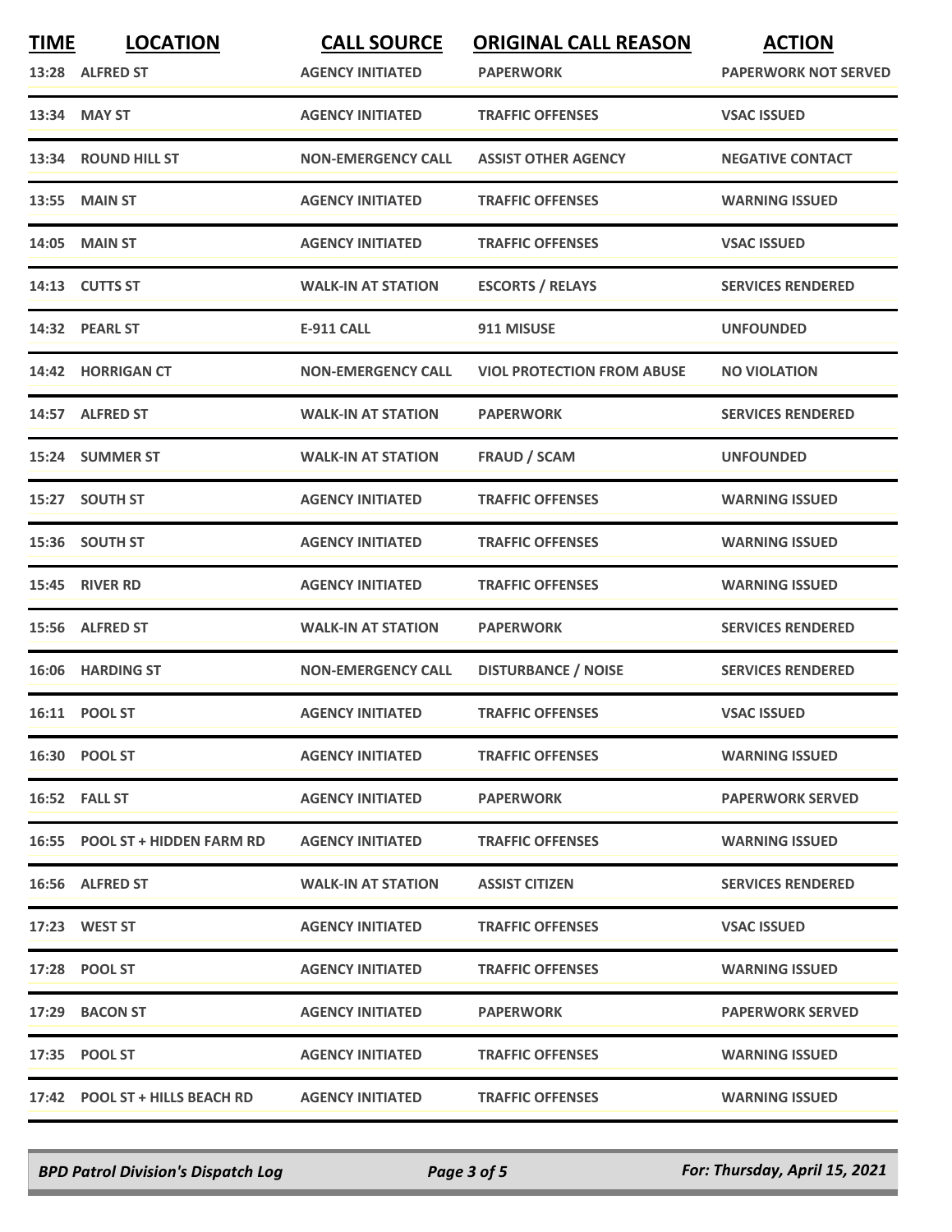| <b>TIME</b> | <b>LOCATION</b><br>17:45 HORRIGAN CT                                                                                      | <b>CALL SOURCE</b><br><b>OTHER</b>                             | <b>ORIGINAL CALL REASON</b><br><b>PAPERWORK</b>                       | <b>ACTION</b><br><b>PAPERWORK SERVED</b> |  |
|-------------|---------------------------------------------------------------------------------------------------------------------------|----------------------------------------------------------------|-----------------------------------------------------------------------|------------------------------------------|--|
|             | 17:59 MAY ST                                                                                                              | <b>AGENCY INITIATED</b>                                        | <b>TRAFFIC OFFENSES</b>                                               | <b>NO ACTION REQUIRED</b>                |  |
|             | 18:21 POOL ST                                                                                                             | <b>AGENCY INITIATED</b>                                        | <b>TRAFFIC OFFENSES</b>                                               | <b>WARNING ISSUED</b>                    |  |
|             | 18:22 HERRING AVE                                                                                                         | <b>E-911 CALL</b>                                              | 911 MISUSE                                                            | <b>SERVICES RENDERED</b>                 |  |
|             | 18:28 ELM ST                                                                                                              | <b>AGENCY INITIATED</b>                                        | <b>TRAFFIC OFFENSES</b>                                               | <b>WARNING ISSUED</b>                    |  |
|             | 18:41 POOL ST + HILL                                                                                                      | <b>NON-EMERGENCY CALL</b>                                      | <b>JUVENILE OFFENSES</b>                                              | <b>UNFOUNDED</b>                         |  |
| 18:48       | <b>OAKWOOD LN</b>                                                                                                         | <b>NON-EMERGENCY CALL</b>                                      | <b>VIOL PROTECTION FROM ABUSE</b>                                     | <b>REPORT TAKEN</b>                      |  |
| 18:55       | <b>MILLER AVE</b>                                                                                                         | <b>NON-EMERGENCY CALL</b>                                      | <b>ANIMAL COMPLAINT</b>                                               | <b>DISPATCH HANDLED</b>                  |  |
|             | 19:19 ALFRED ST                                                                                                           | <b>E-911 CALL</b>                                              | <b>ARTICLES LOST/FOUND</b>                                            | <b>NO ACTION REQUIRED</b>                |  |
| 20:10       | <b>POOL ST + SEVIGNY AVE</b>                                                                                              | <b>AGENCY INITIATED</b>                                        | <b>TRAFFIC OFFENSES</b>                                               | <b>WARNING ISSUED</b>                    |  |
| 20:19       | <b>GUINEA RD</b>                                                                                                          | <b>AGENCY INITIATED</b>                                        | <b>TRAFFIC OFFENSES</b>                                               | <b>WARNING ISSUED</b>                    |  |
|             | 20:23 BUZZELL RD                                                                                                          | <b>NON-EMERGENCY CALL</b>                                      | <b>ANIMAL COMPLAINT</b>                                               | <b>DISPATCH HANDLED</b>                  |  |
| 20:29       | <b>ELM ST</b>                                                                                                             | <b>AGENCY INITIATED</b>                                        | <b>TRAFFIC OFFENSES</b>                                               | <b>WARNING ISSUED</b>                    |  |
| 20:45       | <b>POOL ST + KYLE LN</b>                                                                                                  | <b>AGENCY INITIATED</b>                                        | <b>TRAFFIC OFFENSES</b>                                               | <b>WARNING ISSUED</b>                    |  |
|             | 20:53 BIRCH ST + ALFRED ST                                                                                                | <b>AGENCY INITIATED</b>                                        | <b>TRAFFIC OFFENSES</b>                                               | <b>WARNING ISSUED</b>                    |  |
| 21:00       | <b>MAIN ST</b>                                                                                                            | <b>NON-EMERGENCY CALL</b>                                      | <b>MENTAL ILLNESS CASES</b>                                           | <b>SUMMONS ISSUED</b>                    |  |
|             |                                                                                                                           | CHARGE: THEFT BY UNAUTHORIZED TAKING OR TRANSFER - SHOPLIFTING | OFFENDER: ANTHONY SCOTT LAPOINTE  AGE: 25  RESIDENT OF: BIDDEFORD, ME |                                          |  |
|             |                                                                                                                           |                                                                |                                                                       |                                          |  |
|             | 21:10 ALFRED ST                                                                                                           | <b>WALK-IN AT STATION</b>                                      | <b>MEDICAL</b>                                                        | <b>SUMMONS ISSUED</b>                    |  |
|             | OFFENDER: CIVIL VIOLATION BY A MALE  AGE: 55  RESIDENT OF: BIDDEFORD, ME<br><b>CHARGE: PUBLIC URINATION OR DEFECATION</b> |                                                                |                                                                       |                                          |  |
|             | 21:27 SHOPS WAY                                                                                                           | <b>AGENCY INITIATED</b>                                        | <b>DISABLED VEHICLE</b>                                               | <b>SERVICES RENDERED</b>                 |  |
|             | 21:34 POOL ST                                                                                                             | <b>NON-EMERGENCY CALL</b>                                      | <b>DISTURBANCE / NOISE</b>                                            | <b>WARNING ISSUED</b>                    |  |
|             | 21:35 ALFRED ST                                                                                                           | <b>WALK-IN AT STATION</b>                                      | <b>CIVIL COMPLAINT</b>                                                | <b>SERVICES RENDERED</b>                 |  |
|             | 21:43 HILL ST                                                                                                             | <b>AGENCY INITIATED</b>                                        | <b>TRAFFIC OFFENSES</b>                                               | <b>WARNING ISSUED</b>                    |  |
|             | 21:50 HILL ST                                                                                                             | <b>AGENCY INITIATED</b>                                        | <b>TRAFFIC OFFENSES</b>                                               | <b>WARNING ISSUED</b>                    |  |
|             | 22:39 ALFRED ST                                                                                                           | <b>NON-EMERGENCY CALL</b>                                      | <b>SUSPICION</b>                                                      | <b>UNFOUNDED</b>                         |  |
|             |                                                                                                                           |                                                                |                                                                       |                                          |  |

*BPD Patrol Division's Dispatch Log Page 4 of 5 For: Thursday, April 15, 2021*